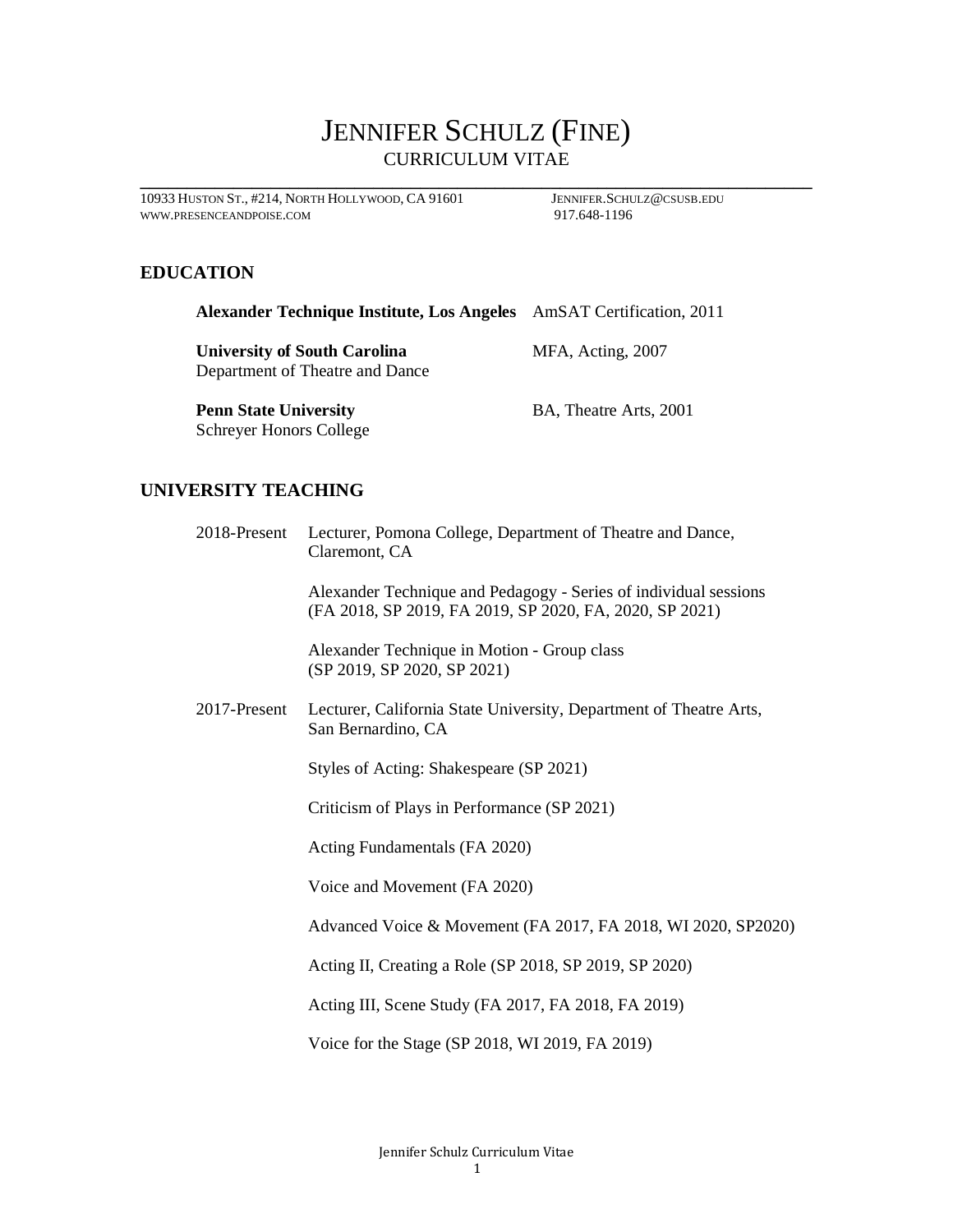Oral Interpretation of Literature (WI 2018, SP 2019)

Acting IV, Modern Drama (SP 2018)

2017 Lecturer, Chapman University, Department of Theatre, Orange, CA

Advanced Movement (SP 2017)

### **PUBLICATION**

#### CONFERENCE PUBLICATION

Schulz, Jennifer and Sarah Barker. "The Actor Inside and Out." CONGRESS PAPERS

 ADVANCING GLOBAL PERSPECTIVES : 11th international congress of the f.m.... alexander technique. S.l: STAT, 2019. Print.

#### NARRATIVE WITHIN CHAPTER OF BOOK

"Glimpsing the Collaboratives: Alexander Technique Teachers Working with Teachers of Other Disciplines." Cathy Madden and Kathleen Juhl, *Galvanizing*

 *Performance: the Alexander Technique as a Catalyst for Excellence*, Jessica Kingsley Publishers, 2017.

#### TEACHING SKILL STUDY AWARD GRANT REPORT

Schulz, Jennifer, "Jennifer Schulz, Spring 2019" (2019). Teaching Skills Study Awards (TSSA) Reports. 150. https://scholarworks.lib.csusb.edu/trc-tssa/150

#### WEB-BASED PUBLICATION

- Schulz, Jennifer. "What Story Are You Telling the World?" *NowCasting.com*, Actor's Ink, A Now Casting Publication, 25 Apr. 2018, [www.nowcasting.com/actorsink/](http://www.nowcasting.com/actorsink/)  article.php?articleID=4025&lastupdate=1562283641.
- Schulz, Jennifer. "What IS the Alexander Technique, Anyway?" *NowCasting.com*, Actor's Ink, A Now Casting Publication, 24 Jan. 2018, www.nowcasting.com/actorsink/]article.php?articleID=3949&lastupdate=1562283654.
- Schulz, Jennifer. "How Does the Alexander Technique Benefit Actors?" *NowCasting.com*, Actor's Ink, A Now Casting Publication, 30 Aug. 2017, [www.nowcasting.com/actorsink/\]](http://www.nowcasting.com/actorsink/)article.phparticleID=3949&lastupdate=1562283654.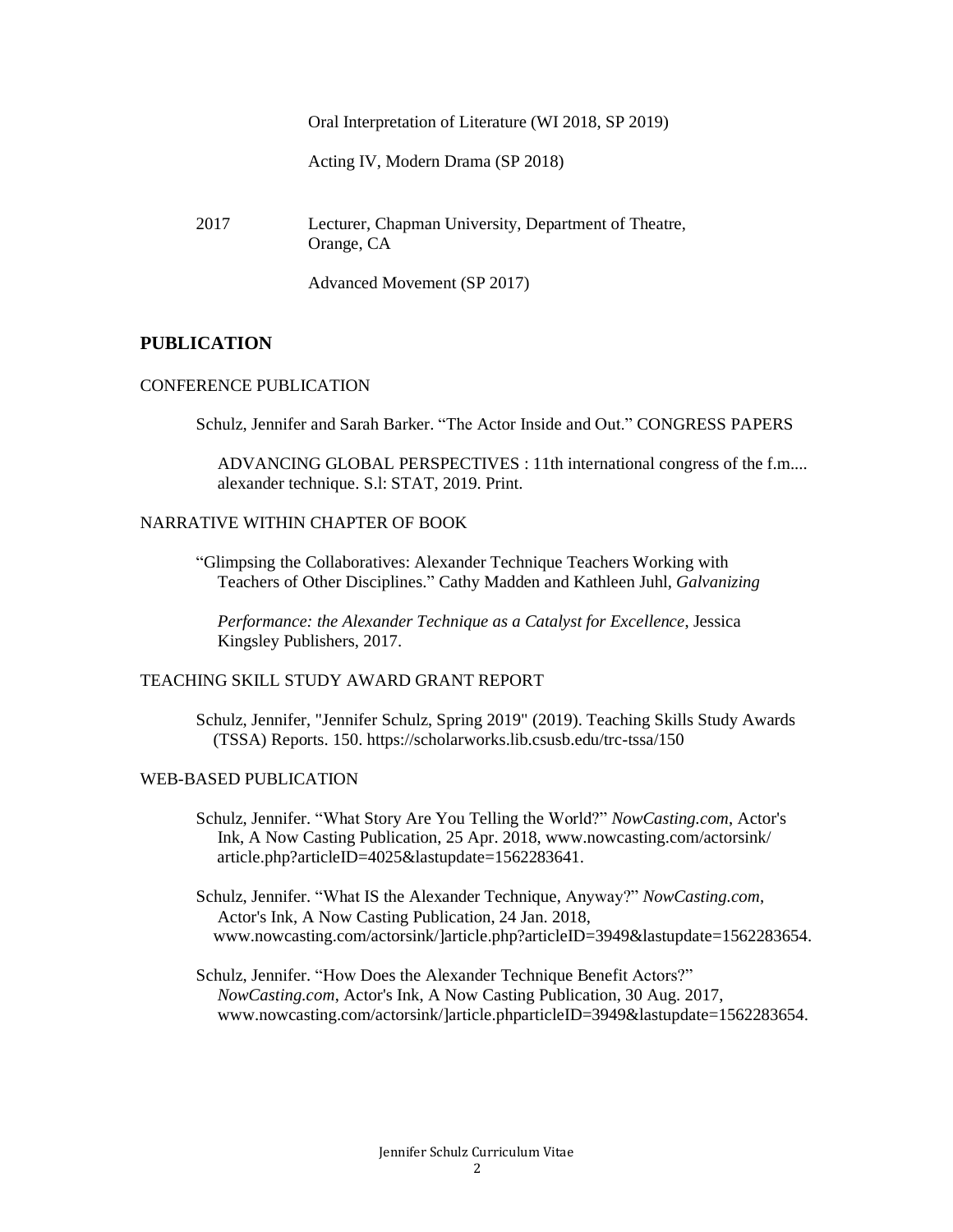- Schulz, Jennifer. "When It Isn't About you." *NowCasting.com*, Actor's Ink, A Now Casting Publication, 30 Dec. 2015, [www.nowcasting.com/actorsink/\]](http://www.nowcasting.com/actorsink/)article.php? articleID=3949&lastupdate=1562283654.
- Schulz, Jennifer. "Dealing With Street, Part I." *NowCasting.com*, Actor's Ink, A Now Casting Publication, 27 May. 2015, [www.nowcasting.com/actorsink/](http://www.nowcasting.com/actorsink/) article.php?articleID=4191&lastupdate=1562283777.
- Schulz, Jennifer. "What Is and What Should Be." *NowCasting.com*, Actor's Ink, A Now Casting Publication, 25 Feb. 2015, [www.nowcasting.com/actorsink/](http://www.nowcasting.com/actorsink/) article.php?articleID=4095&lastupdate=1562283827.

#### **NON-ACADEMIC PUBLICATION**

BOOK, CO-AUTHOR **(**published under maiden name, Jennifer Schneiderman**)**

- Schneiderman, Judith, and Jennifer Schneiderman. *I Sang to Survive: Memories of Rachov, Auschwitz and a New Beginning in America*. Stiftung Denkmal für Die Ermordeten Juden Europas, 2018.
- Schneiderman, Judith, Jennifer Schneiderman, I*ch sang um mein Leben: Erinnerungen an Rachov, Auschwitz und den Neubeginn in Amerika.* Deutschen Nationalbibliografie, 2013.

#### OP-ED

Schulz, J. (2015). *Raising a Child With Severe Food Allergies*. [online] Newsweek. Available at: [https://www.newsweek.com/raising-child-s](https://www.newsweek.com/raising-child-)evere-food allergies-310779 [Accessed 23 Sep. 2018].

#### **PERFORMANCE CREDITS (as JENNIFER FINE)**

#### **THEATRE: EUROPEAN TOUR**

| A Christmas Carol                          | Christmas Past             | American Drama Group<br>Munich, Germany |
|--------------------------------------------|----------------------------|-----------------------------------------|
| <b>NEW YORK OFF-BROADWAY</b>               |                            |                                         |
| A Stoop On Orchard Street                  | Sarah                      | The Mazer Theatre                       |
| <b>NEW YORK OFF-OFF BROADWAY</b>           |                            |                                         |
| Henry IV parts $I \& II$<br><b>Macheth</b> | John of Lancaster<br>Witch | <b>York Shakespeare Company</b>         |
| Bard at the Bar                            | Juliet/ Iago               | Midtown International Festival          |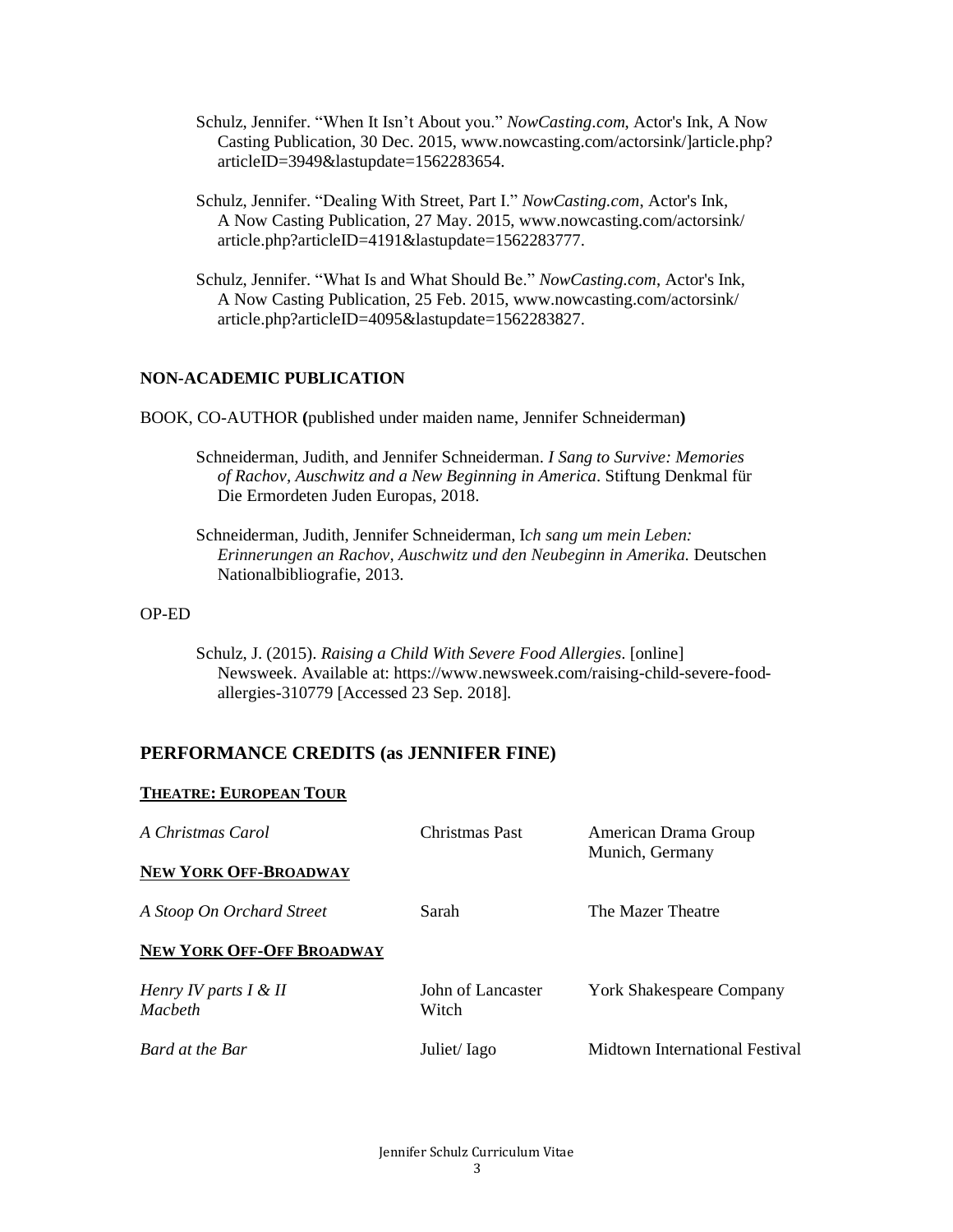| Twelfth Night                                                              | Maria                                       | <b>Expanded Arts Theatre</b>                     |
|----------------------------------------------------------------------------|---------------------------------------------|--------------------------------------------------|
| <b>REGIONAL</b>                                                            |                                             |                                                  |
| Aladdin                                                                    | Narrator                                    | <b>Alliance Theatre</b><br>Atlanta, GA           |
| Fiddler on the Roof                                                        | Chava                                       | <b>Carousel Dinner Theatre</b><br>Akron, OH      |
| Coriolanus<br>Love's Labour's Lost                                         | u/Virgilia<br>Hiems                         | Illinois Shakespeare Festival<br>Normal, IL      |
| Othello<br>A Midsummer Night's Dream                                       | Desdemona<br>Puck                           | Palmer Shakespeare Festival<br>State College, PA |
| The Diary of Anne Frank<br>Tartuffe<br>Comedy of Errors<br>Charlotte's Web | Margot<br>Mariane<br>Courtezan<br>Charlotte | <b>Penobscot Theatre</b><br>Bangor, ME           |
| Mooon Over Buffalo                                                         | Rosalind                                    | <b>Boal Barn Theatre</b><br>State College, PA    |

#### **THEATRE SOUTH CAROLINA, UNIVERSITY OF SOUTH CAROLINA**

**PLAY: ROLE: DIRECTOR:**

*As You Like It* Rosalind Robert Richmond *The Country Wife* Margery Pinchwife JR Sullivan **The Illusion** Lyse Tyler Marchant *The Cherry Orchard* Charlotta Jim O'Connor *Landscape of the Body* **Betty** Betty Stephen Davis *Midsummer Night's Dream* Hermia **Stephen Davis** *Karla Koskinen Midsummer Night's Dream* Hermia *The Bakkhai* Chorus Sarah Barker

#### **PENN STATE UNIVERSITY SCHOOL OF THEATRE**

**The Basset Table Contract Lady Lucy Richard Nichols** *Girlhood of Shakespeare's Women* Ophelia Patrick Rameau *The Marriage of Bette and Boo* Emily Robert Vernon *The Love of the Nightingale* June June Heidi Winters Vogel *Down the Road* Iris Robert Vernon *Impromptu* Lora *The General of Hot Desire* Eve

#### **FILM**

| The Wedding Invitation      | Supporting | It's Raining Films                |
|-----------------------------|------------|-----------------------------------|
| <i>Jingle Stars</i> (Short) | Supporting | <b>TRG Ragamuffin Productions</b> |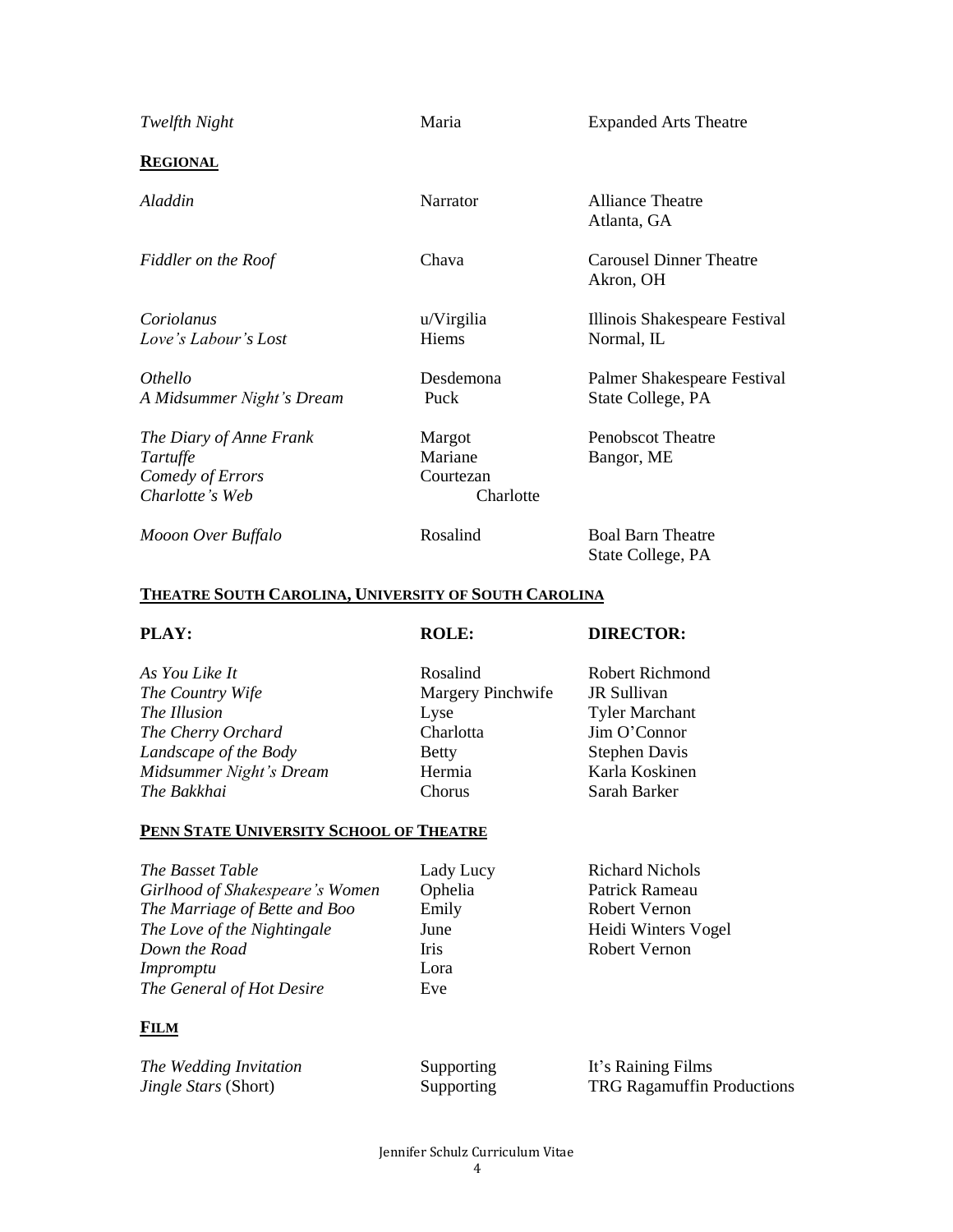#### **COMMERCIAL**

| <b>Shumaker Homes</b> | Principal                                                                                                                | <b>Take Ten Productions</b>                                                                                                       |
|-----------------------|--------------------------------------------------------------------------------------------------------------------------|-----------------------------------------------------------------------------------------------------------------------------------|
|                       | UNIQUE PERFORMANCE PROJECTS (as JENNIFER FINE)                                                                           |                                                                                                                                   |
| 2015                  | Directed by Steve Mitchell<br>Los Angeles, CA                                                                            | Filmed Reading: Moviehouse, by Larry Cohen, appearing in the<br>documentary, King Cohen: The Wild World of Filmmaker Larry Cohen. |
| 2010                  | Reading: These Dry Bones, a screenplay by Ilan Ben-Yehuda<br>Directed by Ilan Ben-Yehuda,<br>Los Angeles, CA             |                                                                                                                                   |
| 2007                  | Ophelia and Hamlet in scenes from Hamlet<br>Directed by Steve Pearson                                                    | Longstreet Theatre, University of South Carolina, Columbia, SC                                                                    |
| 2006                  | 365 Plays / 365 Days by Suzan-Lori Parks<br>Alliance Theatre, Atlanta GA                                                 |                                                                                                                                   |
| 2002                  | Rosalind in As You Like $It - A$ First Folio Reading<br>Directed by Seth Duerr,<br>New York Public Library, New York, NY |                                                                                                                                   |
| 2001                  | Oliver in Oliver Twist<br>Directed by Michael Phillips<br>The Hampstead Stage Company, Center Barnstead, NH              |                                                                                                                                   |
| 2001                  | The Green Show - Coriolanus<br>Illinois Shakespeare Festival, Normal, IL                                                 |                                                                                                                                   |

## **AWARDS AND HONORS**

2019 California State University, San Bernardino Teaching Resource Center's Skills Study Award Awarded \$1000 to attend the National Alliance of Acting Teacher's Teacher Development Program

## **SCHOLARSHIPS**

2011 American Society for the Alexander Technique, AGM Conference Scholarship, Las Vegas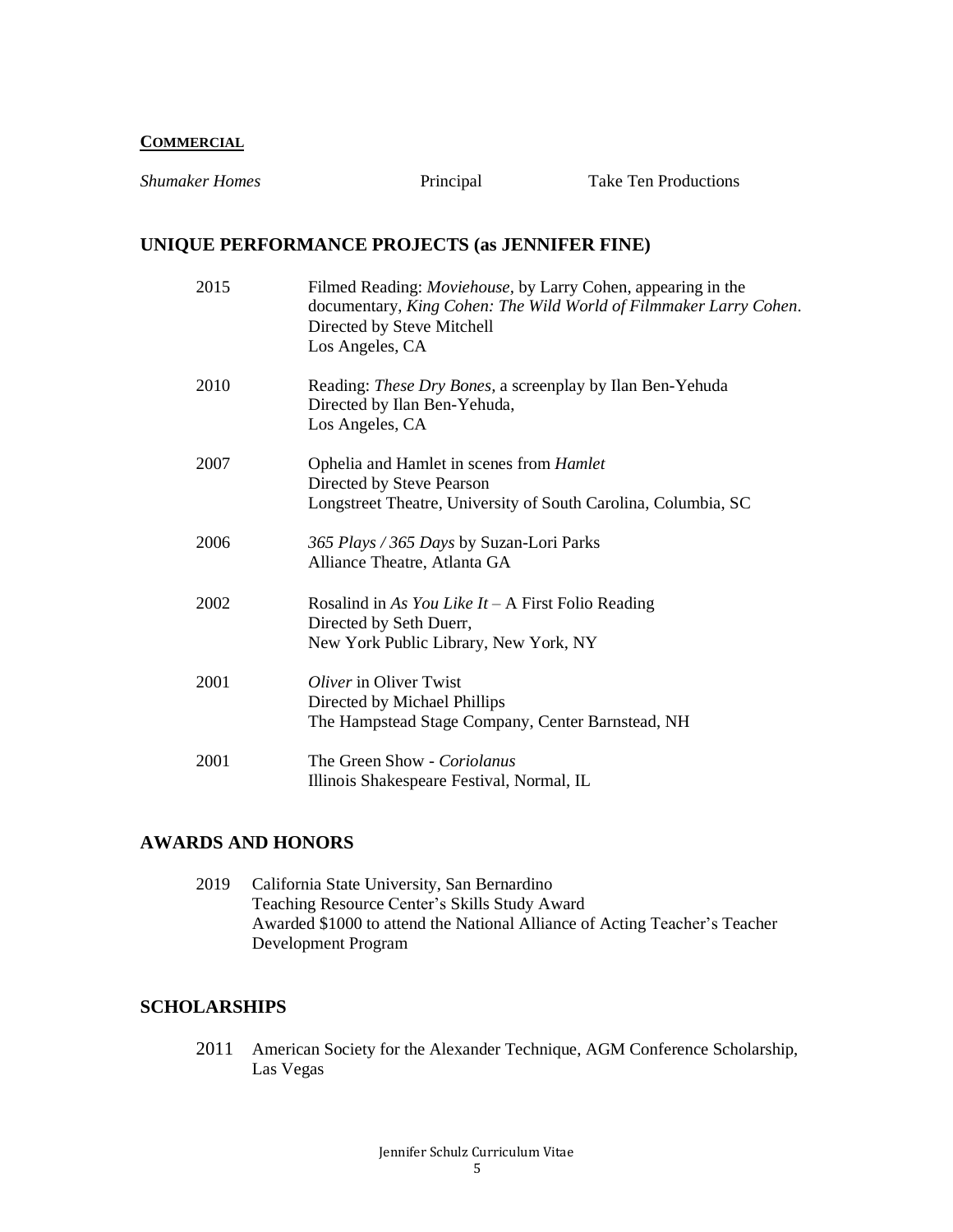- 2000 William E. and Julia Nelo Clark Excellence Scholarship, Penn State University
- 1999 Mabel Reid Knight Scholarship, Penn State University

## **CONFERENCE PRESENTATION**

| 2019, 2020 | Workshop: The Alexander Technique and the Actor<br>Kennedy Center American College Theatre Festival, Region 8, Los<br>Angeles Theatre Center, Cal State Fullerton |
|------------|-------------------------------------------------------------------------------------------------------------------------------------------------------------------|
| 2019       | Workshop: The Art of the Slate<br>Freedom To Act Conference, Balance Arts Center, New York City.                                                                  |
| 2018       | Workshop: The Actor Inside and Out<br>11th International Alexander Technique Congress, Loyola University,<br>Chicago, IL                                          |

## **WORKSHOP PRESENTATION**

| 2021 | American Society for the Alexander Technique, "Taking Time to<br>Connect Series": Working with Actors (ONLINE)                               |
|------|----------------------------------------------------------------------------------------------------------------------------------------------|
| 2021 | Cal State University San Bernardino, The Learning Center presents:<br>Creating a Welcoming Online Classroom with Jennifer Schulz<br>(ONLINE) |
| 2021 | Alexander Technique Institute – Los Angeles: Working with Actors<br>Utilizing Alexander's Principles. (ONLINE)                               |

## **TEACHING EXPERIENCE**

## INVITED ALEXANDER TECHNIQUE TEACHING

#### **Courses**

| $2017$ -present | The Collaborative, Recurring Guest Teaching Artist, Los Angeles, CA                                   |
|-----------------|-------------------------------------------------------------------------------------------------------|
| $2011$ -present | Alexander Technique for Performers, 7-week sessions per year,<br>Santa Monica, CA                     |
| 2013-2019       | Alexander Technique Teacher, Lesly Kahn & Co., Hollywood, CA                                          |
| 2015-2017       | Movement Teacher, "Muscularity I", Combined Voice-Speech/<br>Movement class, Now Casting, Burbank, CA |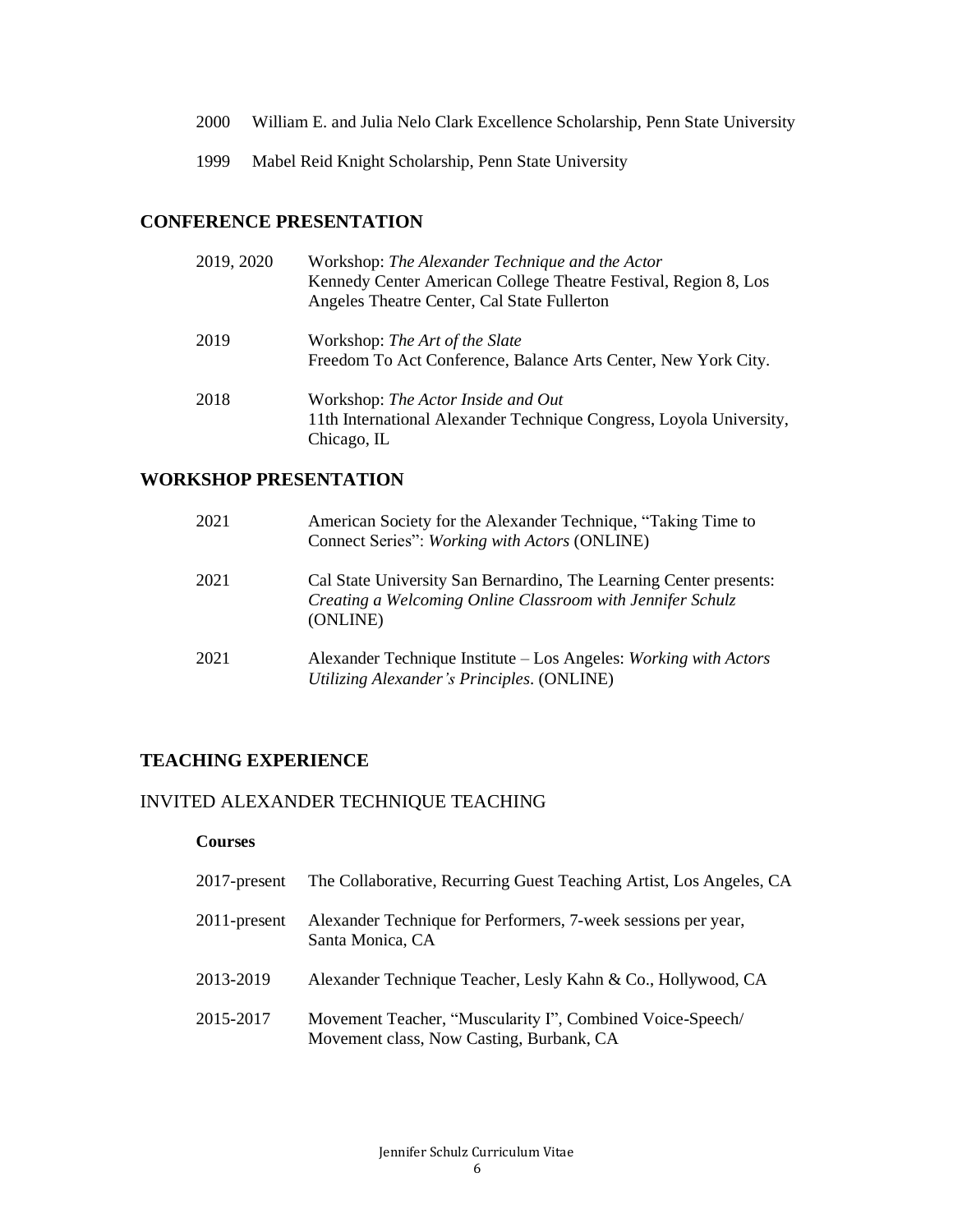## **Guest Teaching and Lectures**

| 2020      | Accenture Consulting, "How to Optimize your Work-From-Home Set<br>Up." San Francisco, CA           |
|-----------|----------------------------------------------------------------------------------------------------|
| 2018      | Gordon Hunt Acting Workshop (now taught by Helen Hunt and Richard<br>Gilbert Hill, Los Angeles, CA |
| 2016      | The William Alderson Meisner Studio, Hollywood, CA                                                 |
| 2015      | Intentional Acting with Loren Chadima, North<br>Hollywood, CA                                      |
| 2014      | The Road Theatre Company, Los Angeles, CA                                                          |
| 2014      | iActing Studios, Los Angeles, CA                                                                   |
| 2014      | Keep It Real Acting Studio, Los Angeles, CA                                                        |
| 2014      | Neo Ensemble Theatre Group, Los Angeles, CA                                                        |
| 2011-2013 | California State Polytechnic University Department of Theatre,<br>Pomona, CA                       |
| 2012      | Pasadena City College, Department of Theatre, Pasadena, CA                                         |
| 2011      | The Actor's Network: Special Speaker Session,<br>Hollywood, CA                                     |

#### ASSISTANT TEACHING POSITIONS

| 2011-2012 | Assistant to the Professor - Lana Spraker, Alexander Technique and Tai-<br>chi, Department of Theatre Arts, Loyola Marymount University |
|-----------|-----------------------------------------------------------------------------------------------------------------------------------------|
| 2010-2011 | Assistant to the Professor, Alexander Technique, Babette Markus,<br>School of Theatre, University of Southern California                |
| 2009-2011 | Assistant to the Alexander Technique Teacher, Michael Frederick,<br>Joanne Baron / D.W.Brown Studio, Santa Monica, CA                   |
| 2009-2011 | Assistant to the Alexander Technique Teacher, Frances Marsden,                                                                          |
|           | Shakespeare at the Huntington, San Marino, CA                                                                                           |

#### GRADUATE ASSISTANT POSITIONS

2004-2006 Instructor of Record, Teaching Assistant, Acting I, Department of Theatre and Dance, University of South Carolina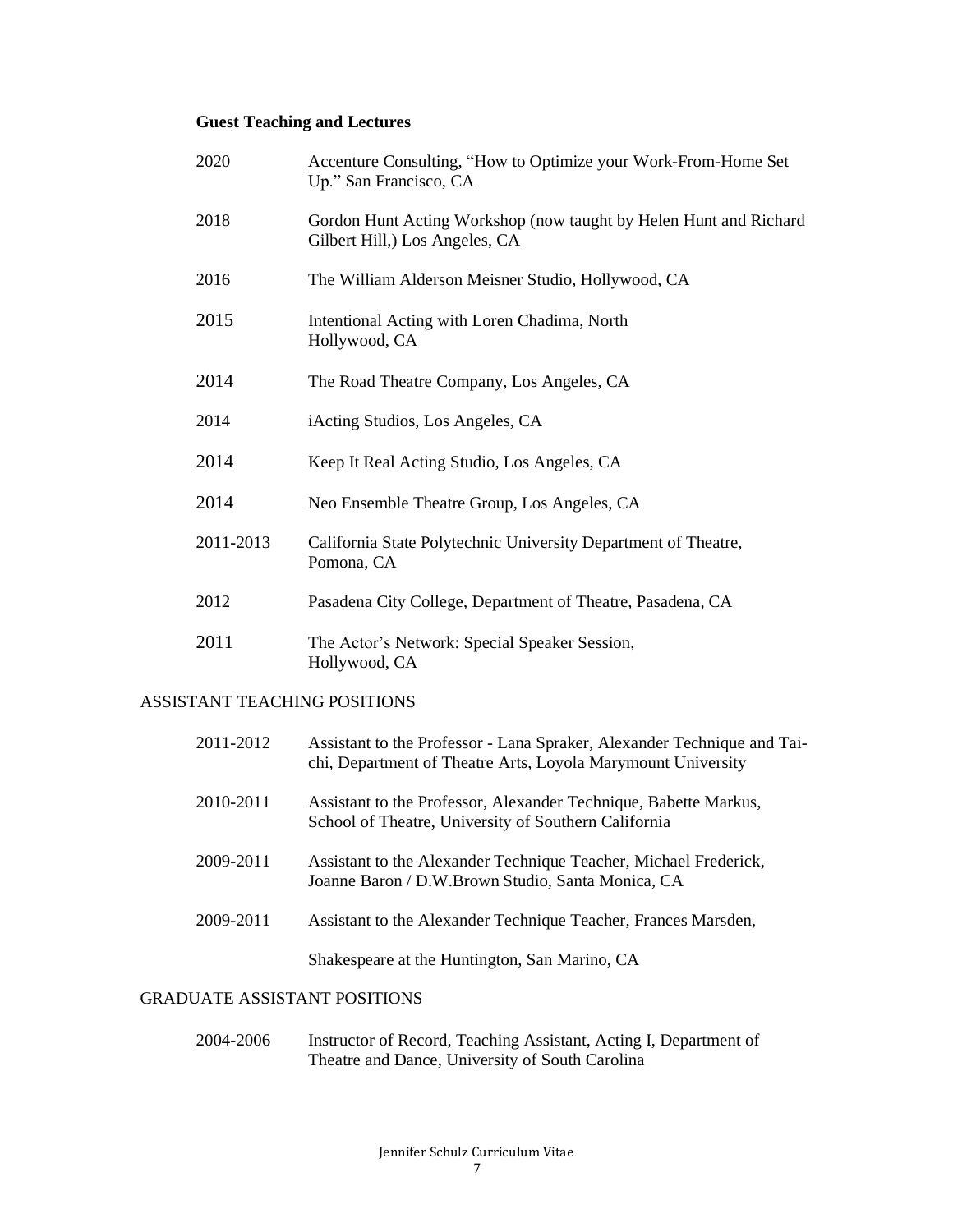| 2007 | Teaching Assistant, Suzuki, Department of Theatre and Dance,<br>University of South Carolina |
|------|----------------------------------------------------------------------------------------------|
| 2006 | Teaching Assistant, Movement for Undergraduates                                              |

Department of Theatre and Dance, University of South Carolina

#### OTHER ACTING TEACHING

| 2007-2018 | Senior Acting Instructor, Gary Spatz, "The Playground" A TV/Film<br>Conservatory for Young Actors, Los Angeles, CA |
|-----------|--------------------------------------------------------------------------------------------------------------------|
| 2004      | Instructor, The Knowledge Project, Shakespeare Outreach for<br>Inner City Students, New York, NY                   |
| 2001      | Acting Teacher, Penobscot Theatre, Bangor, ME                                                                      |

#### **COURSES PREPARED TO TEACH**

#### **Alexander Technique for the Actor:**

Introduction to the principles of the Alexander Technique through the tense of acting. Through both individual lessons and group class, students learn to negotiate performance anxiety and increase freedom, poise, balance, and flexibility. Students examine personal habitual patterns both physically and in their thinking, and learn to shed excess tension.

#### **Fundamentals of Acting**

Beginner acting class flexibly structured for either non-majors, theatre majors (BA), or conservatory training (BFA). Students learn to approach acting *through action,* gain a working actor's vocabulary, as well as learn what is expected of an actor in professional or academic environments. Curriculum includes warm ups, ensemble building exercises, an introduction to character analysis, monologues, and introduction to scenework.

#### **Scene Study I and II**

Focus on developing a deeper understanding of the Stanislavski system through scene work from both modern and contemporary authors. Introduction to Uta Hagen's work through *Respect for Acting* in the first semester, which includes study of her Object Exercises and original improvisations that deal with immediacy of the moment. In the second semester, an exploration of *A Practical Handbook for the Actor,* Harold Guskin's "Taking it off the Page," and more involved scene analysis with an emphasis on psychophysical verbs (tactics that fully involve the whole actor). Emphasis on present moment awareness, stillness, freedom and flexibility within the structure of the text.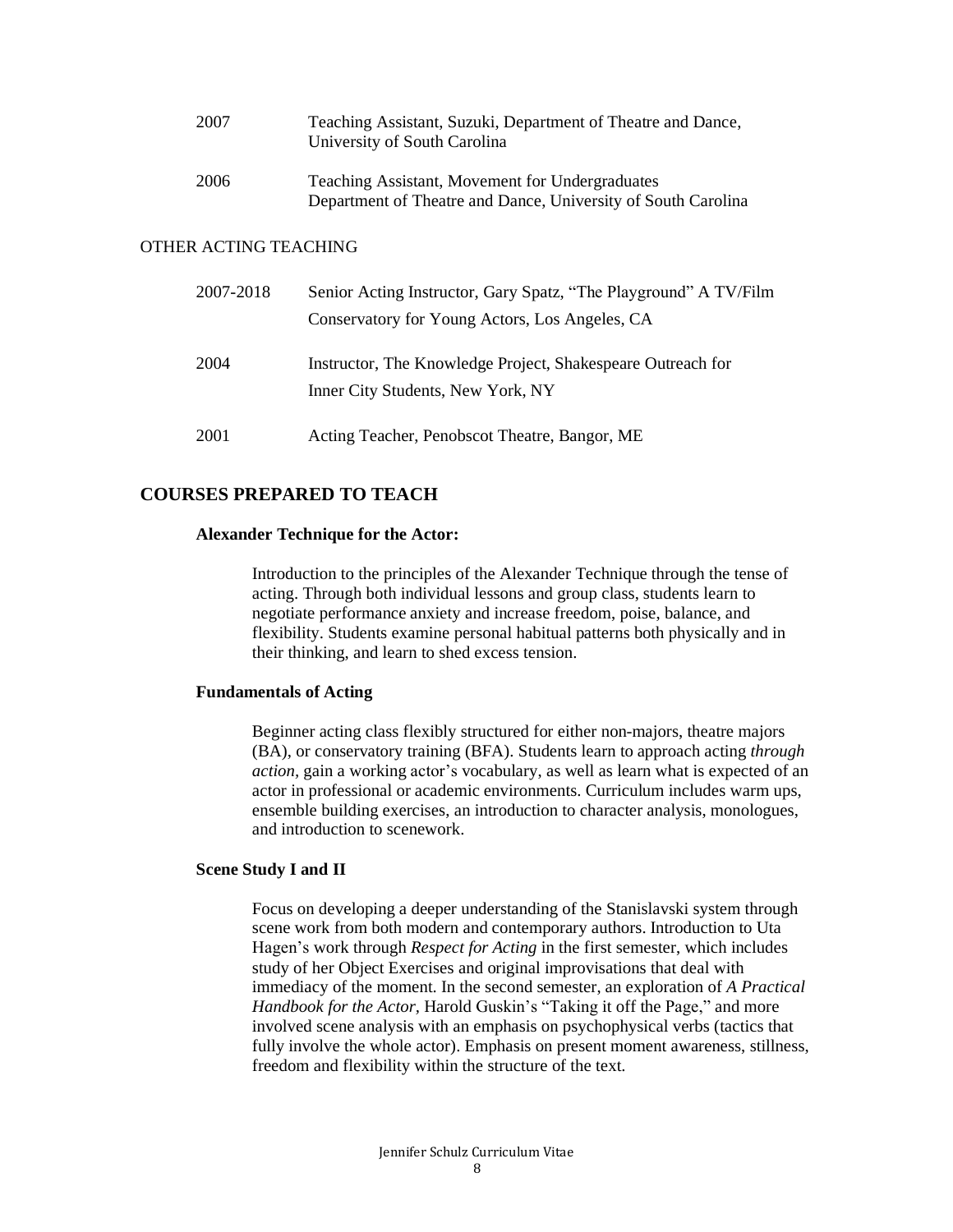#### **Audition Technique:**

Advanced acting class that examines what auditions entail in both the Theatre and in the TV/Film/Commercial world. Students will come away with a package of contrasting monologues, cold reading techniques, and will have examined the art of the interview. Focus on negotiating performance anxiety, taking direction, and making bold, informed choices.

#### **Acting Shakespeare:**

Following the books *Clues to Acting Shakespeare* by Wesley Van Tassel, *Speaking Shakespeare* by Patsy Rodenburg, and through an exploration of the First Folio, students learn how to allow the sounds of Shakespeare's language to inform its meaning. This course introduces the actor to iambic pentameter, antithesis, and explores the major differences between Shakespeare's Comedies, Tragedies, Histories, poetry and prose.

#### **TV/Film/Commercial Technique:**

A practicum for advanced actors to practice their craft in front of a camera. Students explore commercial copy, close-up work, and "finding moments" over multiple takes in a medium where the director is the main story teller.

#### **Movement for the Actor:**

Students develop a keen understanding about their instrument and develop ease, flexibility, balance, coordination, and a more refined sense of self in space. This class borrows from many traditions and includes Suzuki and Clown based warm-ups Body Mapping, Neutral Mask, an introduction to Michael Chekhov Technique, breathwork, imitation projects, and Weight/Time/Space creature explorations.

#### **Introduction to Voice for the Stage:**

Based on Patsy Rodenburg's *The Right to Speak,* Linklatter's *Freeing the Natural Voice,* and Jessica Wolf's *The Art of Breathing.* As Rodenburg explains, "The right to breathe, the right to be physically unashamed, to fully vocalize, to need, choose and make contact with a word, to release word into space - the right to speak. And in taking your rights you can then feel secure and generous enough to offer others their rights and listen attentively and generously to others."

#### **Criticism of Plays in Performance:**

Critical analysis of public theatrical performance with an emphasis on the journalistic review. Textual analysis, artistic perception and aesthetic evaluation of acting, directing and design. This course is a Writing Intensive (WI) course.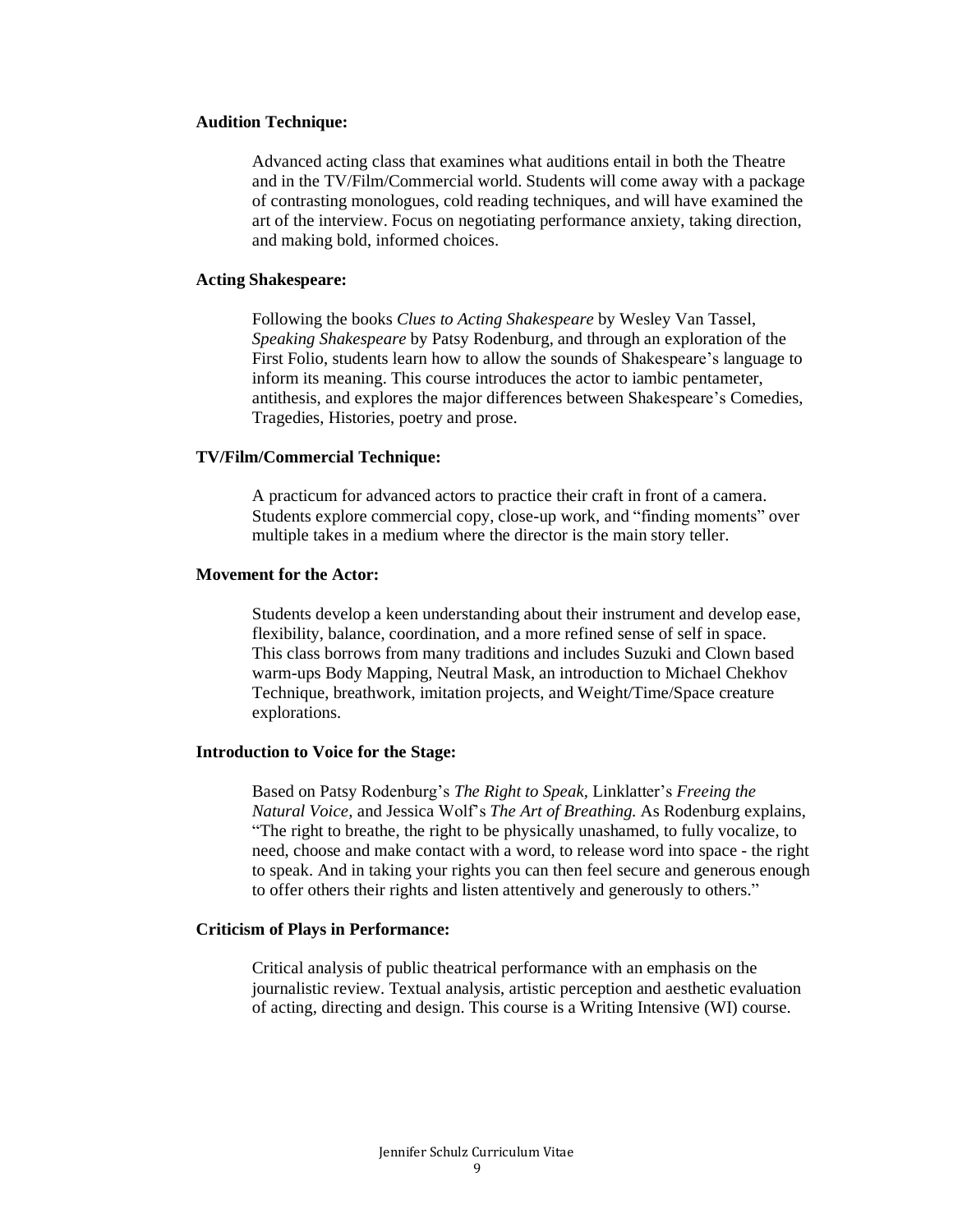#### **Alexander Technique in Motion (for students of all majors):**

Introduction to the principles of the Alexander Technique. Through a series of ten individual lessons or a group class, students learn to become aware of their habitual patterns both in their body and in their thinking. Applications include efficiency of breath and movement, injury recovery, interpersonal communication skills, and set up of individual work environments to promote ease and efficiency. The program is highly flexible and can be worked through individual lessons or group classes.

#### **Oral Interpretation of Literature (for students of all majors):**

A general education course that examines the study of literature though oral tradition. The course introduces a number of literary genres, along with practicum in presentations of poetry, prose, and dramatic works. Students learn how to analyze literature for performance, as well as train in voice and movement skills that help shape presentation.

## **SPECIALIZED TRAINING**

| 1998-present | Alexander Technique (AmSAT Certified, 2011)<br>Tommy Thompson, Michael Frederick, Lyn Charlsen Klein, Sarah<br>Barker, Cathy Madden, Babette Markus, Sydney Harris, Frances<br>Marsden, Richard Nichols, Pamela Blanc                                                                                             |
|--------------|-------------------------------------------------------------------------------------------------------------------------------------------------------------------------------------------------------------------------------------------------------------------------------------------------------------------|
| 2019         | The Teacher Development Program, National Alliance of Acting<br>Teachers, University of Southern California, Los Angeles<br>Gregory Wallace - Scene Study<br>David Bridel - Clown/Mask<br>Alexandra Billings - Viewpoints,<br>Hugh O'Gorman - Michael Chekhov,<br>Kenneth Noel Mitchell - Pedagogy of Scene Study |
| 2018         | <b>Alba Emoting</b> (Certification Level 1)<br>Anne Schilling, Jessica Beck, Violette Kjeldaard, Los Angeles                                                                                                                                                                                                      |
| 2007         | Suzuki<br>Robyn Hunt and Steve Pearson, University of South Carolina                                                                                                                                                                                                                                              |
| 2004-2006    | <b>Kristin Linklater</b><br>Erica Tobolski, University of South Carolina                                                                                                                                                                                                                                          |
| 2000         | <b>Arthur Lessac</b><br>Barry Kurr, Penn State University                                                                                                                                                                                                                                                         |
| 2006         | Masks, Commedia Dell'arte, 2-week intensive,<br>Torbjorn Alstrom, University of South Carolina                                                                                                                                                                                                                    |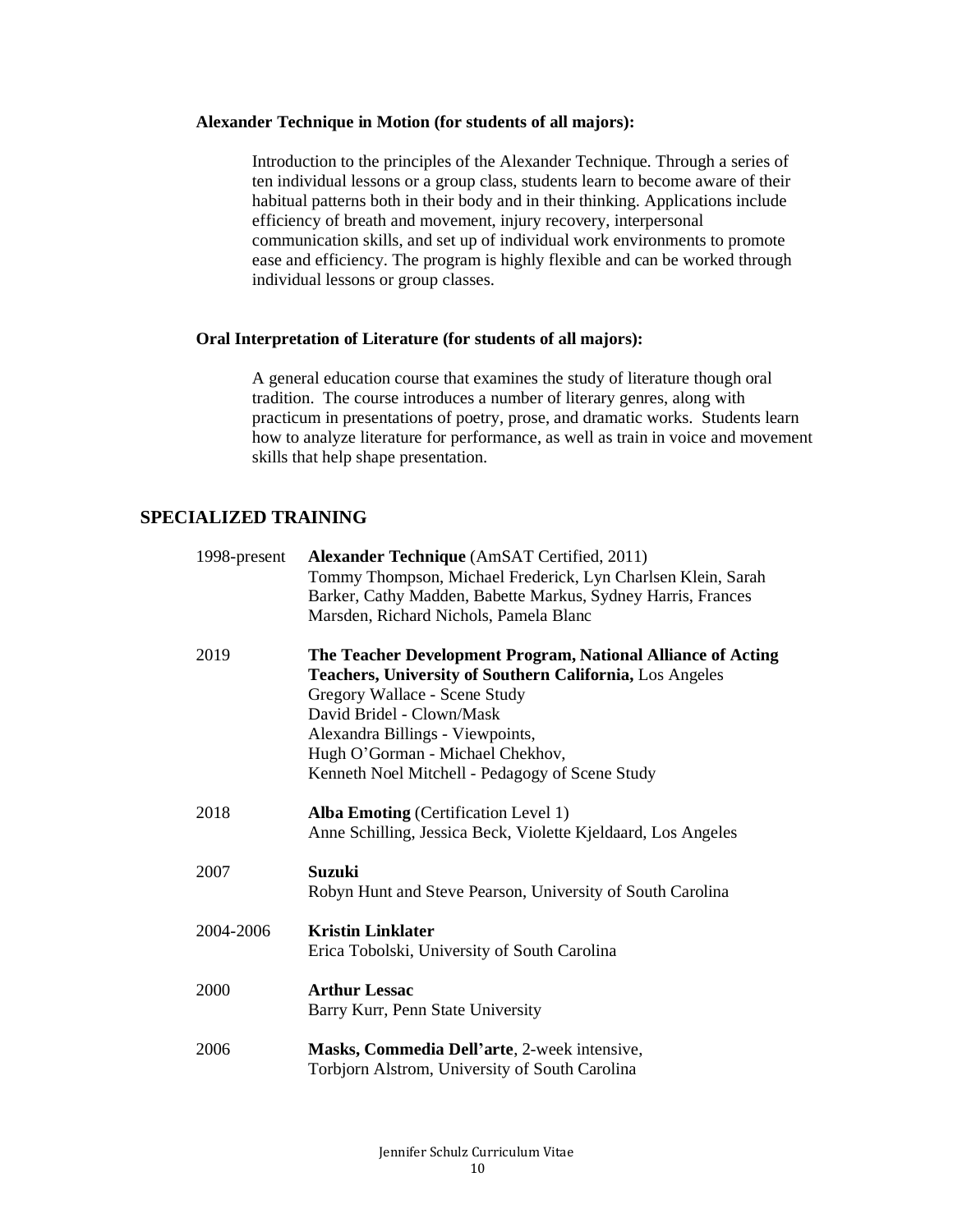| 2006      | Movement Styles of the Restoration, 3-week intensive,<br>Jennifer Martin, University of South Carolina    |
|-----------|-----------------------------------------------------------------------------------------------------------|
| 2005-2007 | <b>Shakespeare</b><br>Steve Pearson, Karla Koskinen, University of South Carolina,                        |
| 2000      | Dennis Krausnick, Intensive, University of South Carolina<br>John Basil, Intensive, Penn State University |
| 2004-2006 | <b>Scene Study</b>                                                                                        |
| 1997-2001 | Richard Jennings, University of South Carolina<br>Jane Ridley, Richard Nichols, Annie McGregor            |
| 2005      | <b>Clown and Theatre of the Absurd</b><br>Richard Jennings, University of South Carolina                  |
| 2004-2006 | <b>Script Analysis, Theatre History</b><br>Terry Donovan Smith, University of South Carolina              |
| 2002-2003 | <b>Acting for the Camera</b><br>Jeffrey Zeiner, weekly classes, New York                                  |
| 2000      | <b>Mime</b><br>Mark Olsen, Penn State University                                                          |
| 1999-2002 | <b>Musical Theatre Styles</b><br>Mary Saunders, Penn State University and New York, 1999-2002             |
| 1998      | <b>Classical Voice (singing)</b><br>Susan Boardman, Penn State University,                                |

## **SERVICE TO THE PROFESSION**

2019-Present Kennedy Center American College Theatre Festival, Region VIII Respondent

## **COMMUNITY INVOLVEMENT/OUTREACH**

2012-2016 Individual consultations, mini-lectures, *Alexander Technique and the Performing Artist*, SAG-AFTRA Health Fair, Los Angeles, CA 2011 Lecture: *Poise, Posture and Presence with the Alexander Technique* Girl Scouts of America Volunteer Conference, Pasadena, CA

## **RELATED PROFESSIONAL EMPLOYMENT**

2011-Present Owner, Presence & Poise. Private lessons and class instruction in the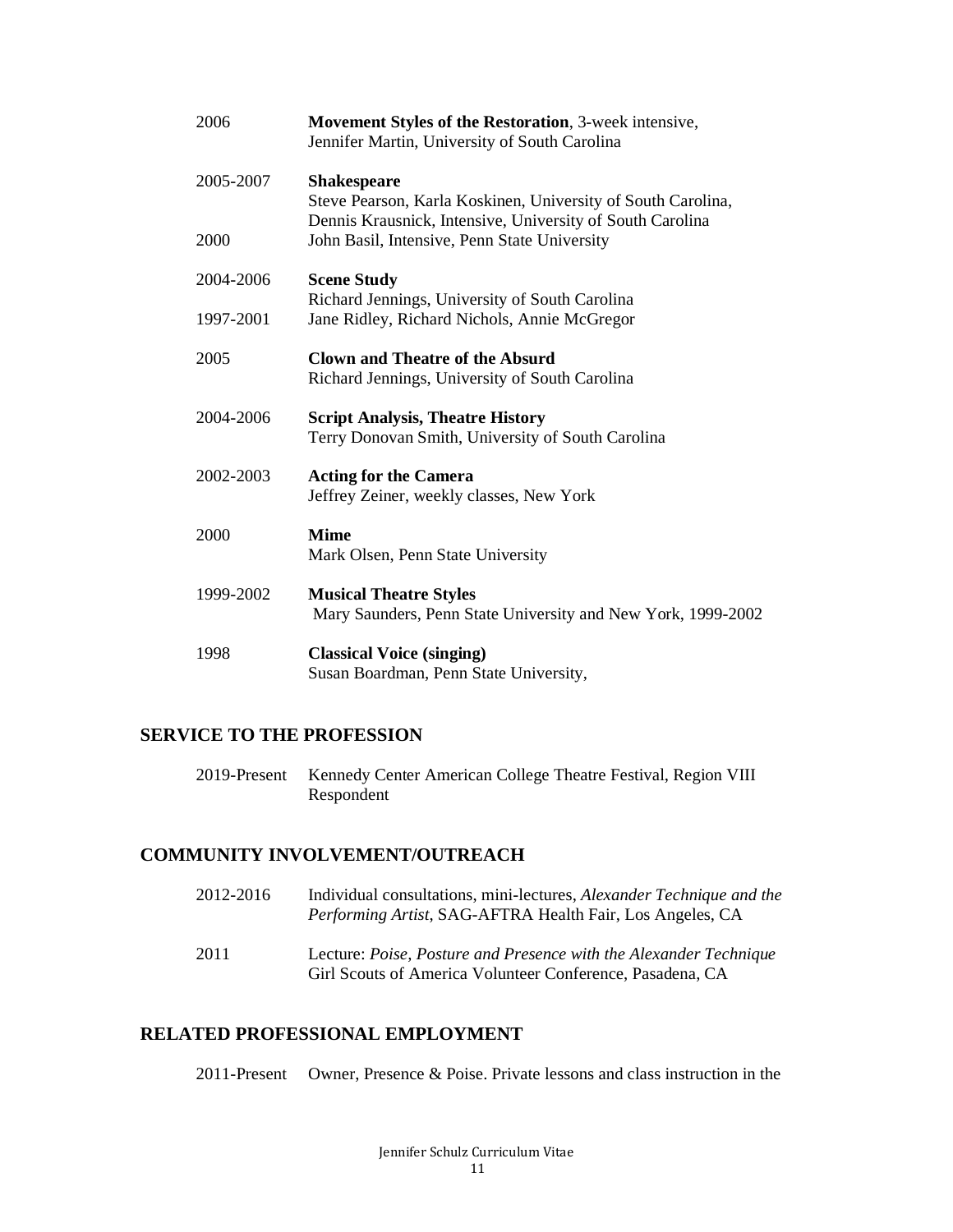|           | Alexander Technique for performers. www.presenceandpoise.com                                                                   |
|-----------|--------------------------------------------------------------------------------------------------------------------------------|
| 2007-2008 | Assistant to Executive Producers Max Mutchnick and David Kohan<br>Warner Bros. Television/Komut Entertainment, Los Angeles, CA |
| 1999      | Assistant Stage Manager, Always, Patsy Cline<br>Directed by Lowry Marhsall<br>Pennsylvania Center Stage, State College, PA     |
| 1999      | <b>Stage Crew, Collected Stories</b><br>Pennsylvania Center Stage, State College, PA                                           |

## **PROFESSIONAL MEMBERSHIPS**

| $2019$ - present | National Alliance of Acting Teachers (NAAT)          |
|------------------|------------------------------------------------------|
| $2018$ - present | Association of Theatre Movement Educators (ATME)     |
| $2015$ - present | Association for Theatre in Higher Education (ATHE)   |
| $2011$ - present | American Society for the Alexander Technique (AmSAT) |
| $2001$ - present | Screen Actors Guild (SAG-AFTRA)                      |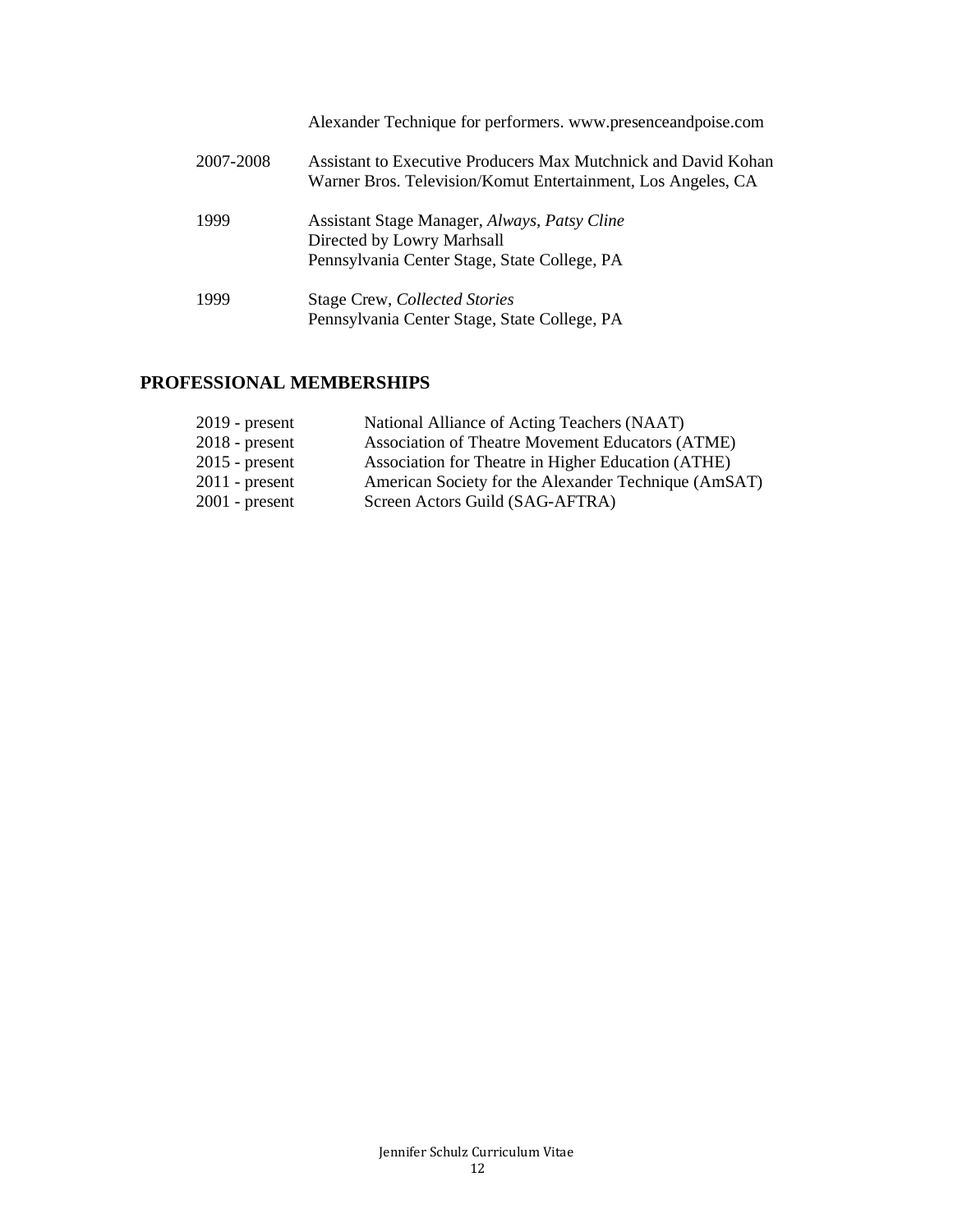#### **REFERENCES**

Terry Donovan Smith Chair, Department of Theatre, California State University, San Bernardino Department of Theatre Arts PA-111 5500 University Parkway San Bernardino, CA 92407-2393 (909) 537-5876 [tdsmith@csusb.edu](mailto:tdsmith@csusb.edu) Teaching Reference

Lyn Charlsen Klein Alexander Training Institute of Los Angeles 1526 14th St. #110 Santa Monica, CA 90025 310.395-9170 [lynteaches@sbcglobal.net](mailto:lynteaches@sbcglobal.net) Teaching Reference

Richard Gilbert Hill, Voice Teacher 2210 W. Olive Ave #320 Burbank, CA 91506 818.720-4416 [richardgilberthill@yahoo.com](mailto:richardgilberthill@yahoo.com) Teaching Reference

Gary Spatz Gary Spatz's "The Playground" 10390 Santa Monica Blvd #100 Los Angeles, CA 90025 (310) 286-6770 [spatz@theplayground.com](mailto:spatz@theplayground.com)

Frances Marsden Alexander Training Institute of Los Angeles 1526 14th St. #110 Santa Monica, CA 90025 310.395-9170 francesmarsden@sbcglobal.net

Sarah Barker University of South Carolina 4<sup>th</sup> Floor Longstreet Theatre Columbia, SC 29201 803.777-4984 sabarker@sc.edu